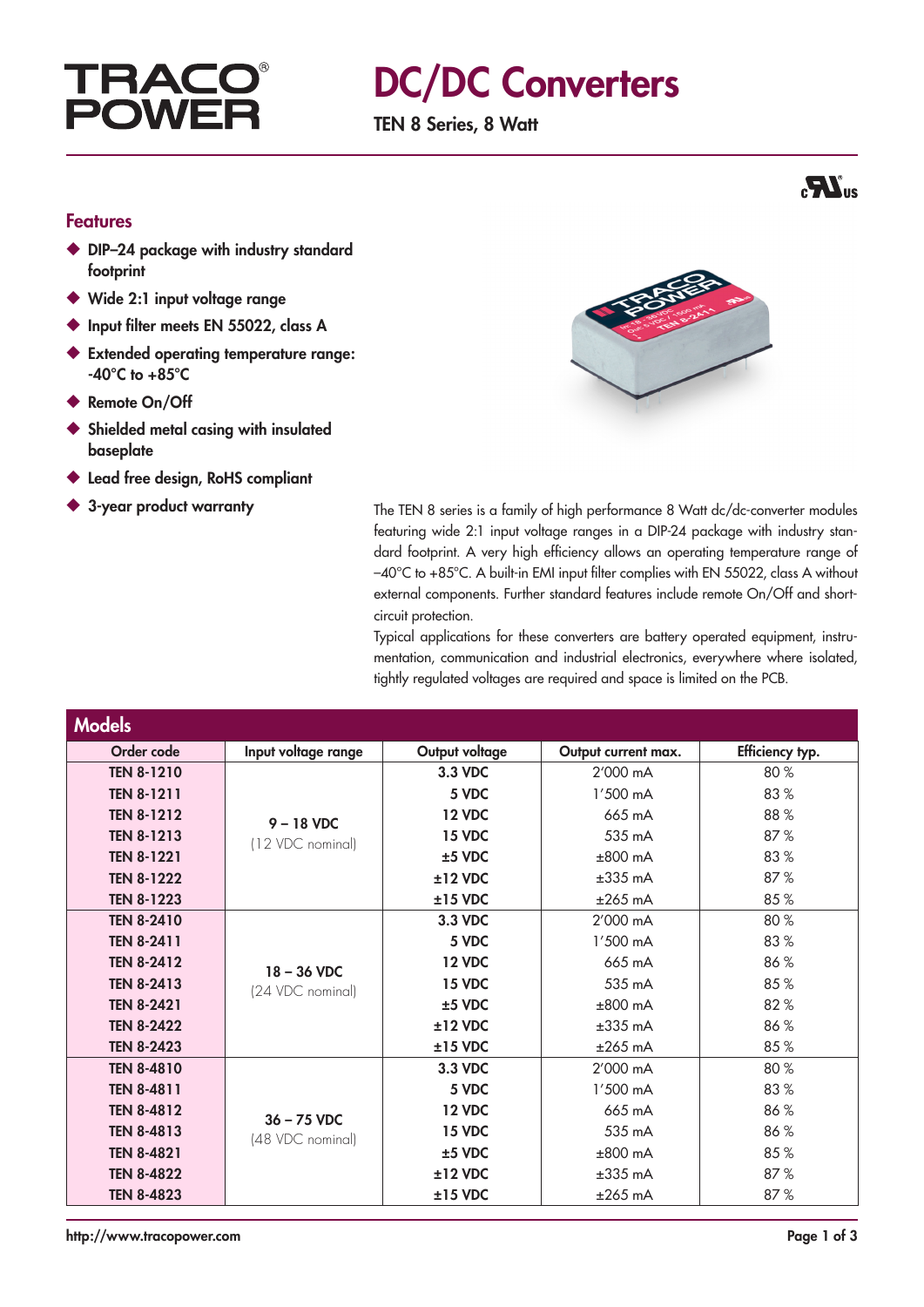

|                     | <b>DC/DC Converters</b> |        |
|---------------------|-------------------------|--------|
| <b>TEN 8 Series</b> |                         | 8 Watt |

| <b>Input Specifications</b>                             |                                                                         |                                                                                                                               |                                                                                                                                                                       |
|---------------------------------------------------------|-------------------------------------------------------------------------|-------------------------------------------------------------------------------------------------------------------------------|-----------------------------------------------------------------------------------------------------------------------------------------------------------------------|
| Input current (no load)                                 |                                                                         | 12 Vin models:<br>24 Vin models:<br>48 Vin models:                                                                            | 15 mA typ.<br>15 mA typ.<br>10 mA typ.                                                                                                                                |
| Input current (full load)                               | 12 Vin;<br>12 Vin;<br>24 Vin;<br>24 Vin;<br>48 Vin;<br>48 Vin;          | 3.3 VDC models:<br>other output models:<br>3.3 VDC models:<br>other output models:<br>3.3 VDC models:<br>other output models: | 720 mA typ.<br>800 mA typ.<br>360 mA typ.<br>400 mA typ.<br>180 mA typ.<br>200 mA typ.                                                                                |
| Surge voltage (100 msec. max.)                          |                                                                         | 12 Vin models:<br>24 Vin models:<br>48 Vin models:                                                                            | 36 V max<br>50 V max<br>100 V max.                                                                                                                                    |
| Conducted noise (input)                                 |                                                                         |                                                                                                                               | EN 55022 level A, FCC part 15, level A<br>For 12 Vin models with external input capacitor:<br>4.7 µF / 25 V 1210 MLCC                                                 |
| <b>ESD</b> (electrostatic discharge)                    |                                                                         |                                                                                                                               | EN 61000-4-2, air ±8 kV, contact ±6 kV,<br>perf. criteria A                                                                                                           |
| Radiated immunity                                       |                                                                         |                                                                                                                               | EN 61000-4-3, 10 V/m, perf. criteria A                                                                                                                                |
| Fast transient / Surge                                  |                                                                         |                                                                                                                               | EN 61000-4-4, ±2 kV, perf. criteria A<br>EN 61000-4-5, ±1 kV perf. criteria A<br>With external input capacitor e.g. Nippon<br>chemi-con KY 220 µF, 100 V, ESR 48 mOhm |
| Conducted immunity                                      |                                                                         |                                                                                                                               | EN 61000-4-6, 10 Vrms, perf. criteria A                                                                                                                               |
| <b>Output Specifications</b>                            |                                                                         |                                                                                                                               |                                                                                                                                                                       |
|                                                         |                                                                         |                                                                                                                               |                                                                                                                                                                       |
| Voltage set accuracy                                    |                                                                         |                                                                                                                               | ±1%                                                                                                                                                                   |
| Regulation                                              | - Input variation Vin min. to Vin max<br>$-$ Load variation $0 - 100$ % |                                                                                                                               | $0.2 %$ max.                                                                                                                                                          |
|                                                         |                                                                         | single output models:<br>dual output models:                                                                                  | $1%$ max.<br>1 % max. (balanced load)<br>5% max. (Load cross variation 25% / 100%)                                                                                    |
| Temperature coefficient                                 |                                                                         |                                                                                                                               | 0.02 %/K                                                                                                                                                              |
| Ripple and noise (20 MHz Bandwidth)                     |                                                                         |                                                                                                                               | 50 mVpk-pk typ.                                                                                                                                                       |
| Start up time (nominal Vin and constant resistive load) | - Remote on/off                                                         |                                                                                                                               | 700 ms max.<br>5 ms typ.                                                                                                                                              |
| Transient response (25% load step change)               |                                                                         |                                                                                                                               | $200$ µs typ.                                                                                                                                                         |
| Short circuit protection                                |                                                                         |                                                                                                                               | indefinite (automatic recovery)                                                                                                                                       |
| Over load protection                                    |                                                                         |                                                                                                                               | 150 % of lout max. typ. foldback                                                                                                                                      |
| Capacitive load                                         |                                                                         | 3.3 Vout models:<br>5 Vout models / ±5 Vout models:<br>12 Vout models / ±12 Vout models:<br>15 Vout models / ±15 Vout models: | 3300 µF max.<br>1600 µF max. / ±1000 µF max.<br>350 µF max. / ±160 µF max.<br>240 µF max. $/ \pm 100$ µF max.                                                         |
| <b>General Specifications</b>                           |                                                                         |                                                                                                                               |                                                                                                                                                                       |
| Temperature ranges                                      | - Operating<br>$-$ Casing<br>- Storage                                  |                                                                                                                               | $-40^{\circ}$ C to $+85^{\circ}$ C<br>$+100^{\circ}$ C max.<br>$-55^{\circ}$ C to $+105^{\circ}$ C                                                                    |
| Derating                                                |                                                                         |                                                                                                                               | 3.3 %/K above +70°C                                                                                                                                                   |

All specifications valid at nominal input voltage, full load and +25°C after warm-up time unless otherwise stated.